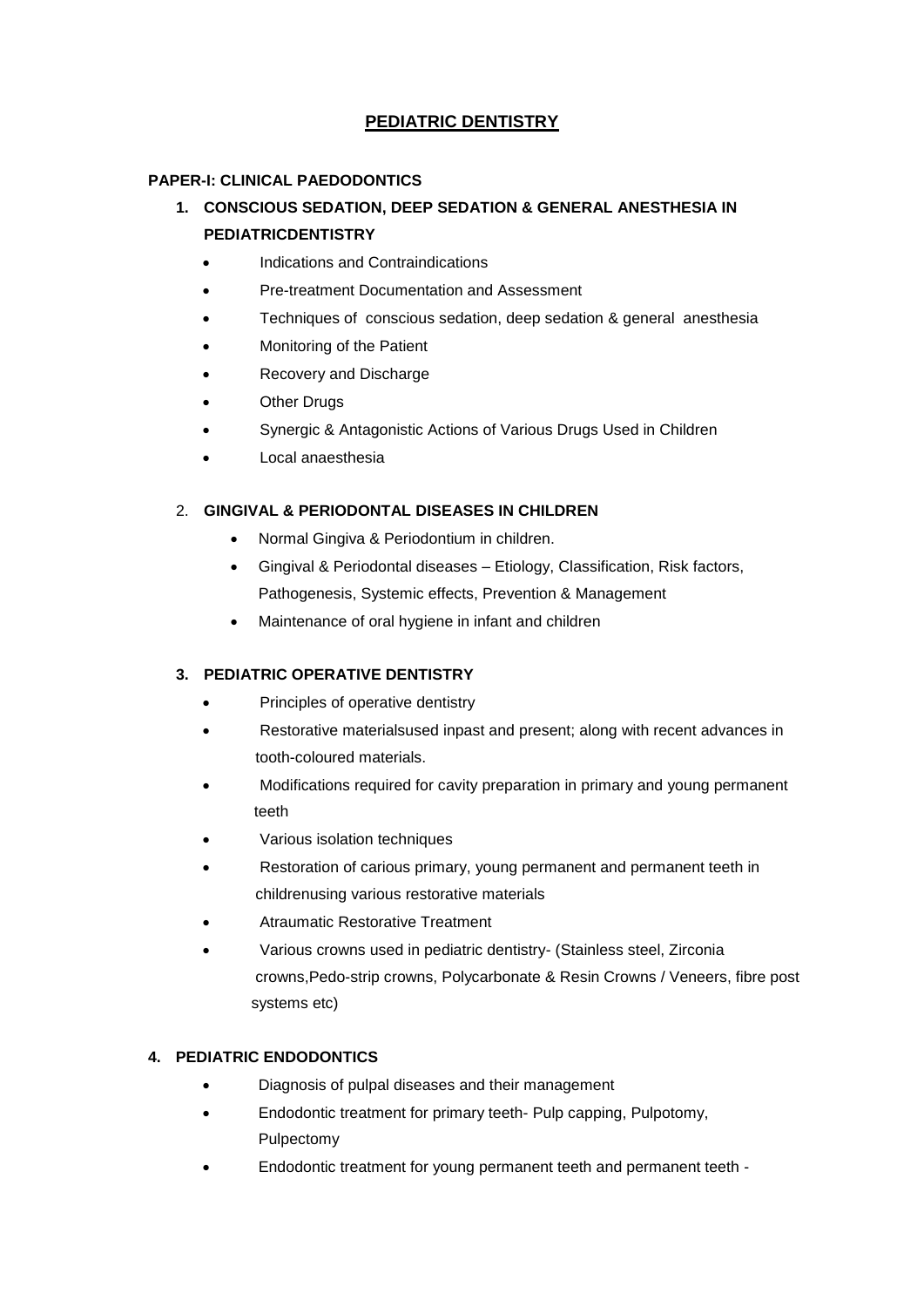Pulp capping, Pulpotomy, Pulpectomy, Apexogenesis, Apexification, Regenerative endodontic therapy

- Controversies & recent concepts in pediatric endodontics
- Recent advances in diagnostic aids for assessment of pulpal vitality
- Endodontic instruments (Hand and Rotary) for Primary, young permanent and permanent teeth
- Endodontic irrigants
- Irrigation devices
- Sonic and ultrasonic agitation
- Root canal filling materials for primary teeth
- Recent advances in pediatric endodontics

### **5. TRAUMATIC INJURIES IN CHILDREN**

- Traumatic dental injury- Prevalence, Causes and Predisposing factors, classification, history and examination
- Sequelae & reaction of teeth to trauma
- Traumatic injuries to anterior teeth and its management
- Management of jaw fractures in children
- Sports related dental injuries and its management.

### **6. INTERCEPTIVE ORTHODONTICS**

- Concepts of occlusion and esthetics: Structure and function of all anatomiccomponents of occlusion, mechanics of articulations, recording of masticatoryfunction, diagnosis of Occlusal dysfunction, TMJ anatomy, related neuromuscular physiology and pathology.
- Myofunctional appliances: Basic principles, contemporary appliances: Design & Fabrication
- Fixed and removable orthodontic appliances: Basic principles, contemporary appliances: Design & Fabrication
- Case selection & diagnosis in interceptive Orthodontics (Cephalometrics, Image processing, Tracing, Radiation hygiene, Video imaging & advance Cephalometric techniques)
- Recognition and management of normal and abnormal developmental occlusions in primary, mixed and permanent dentitions in children (Occlusal Guidance)
- Biology of tooth movement: A comprehensive review of the principles of teeth movement. Review of contemporary literature. Histopathology of bone and Periodontal ligament, Molecular and ultra-cellular consideration in tooth movement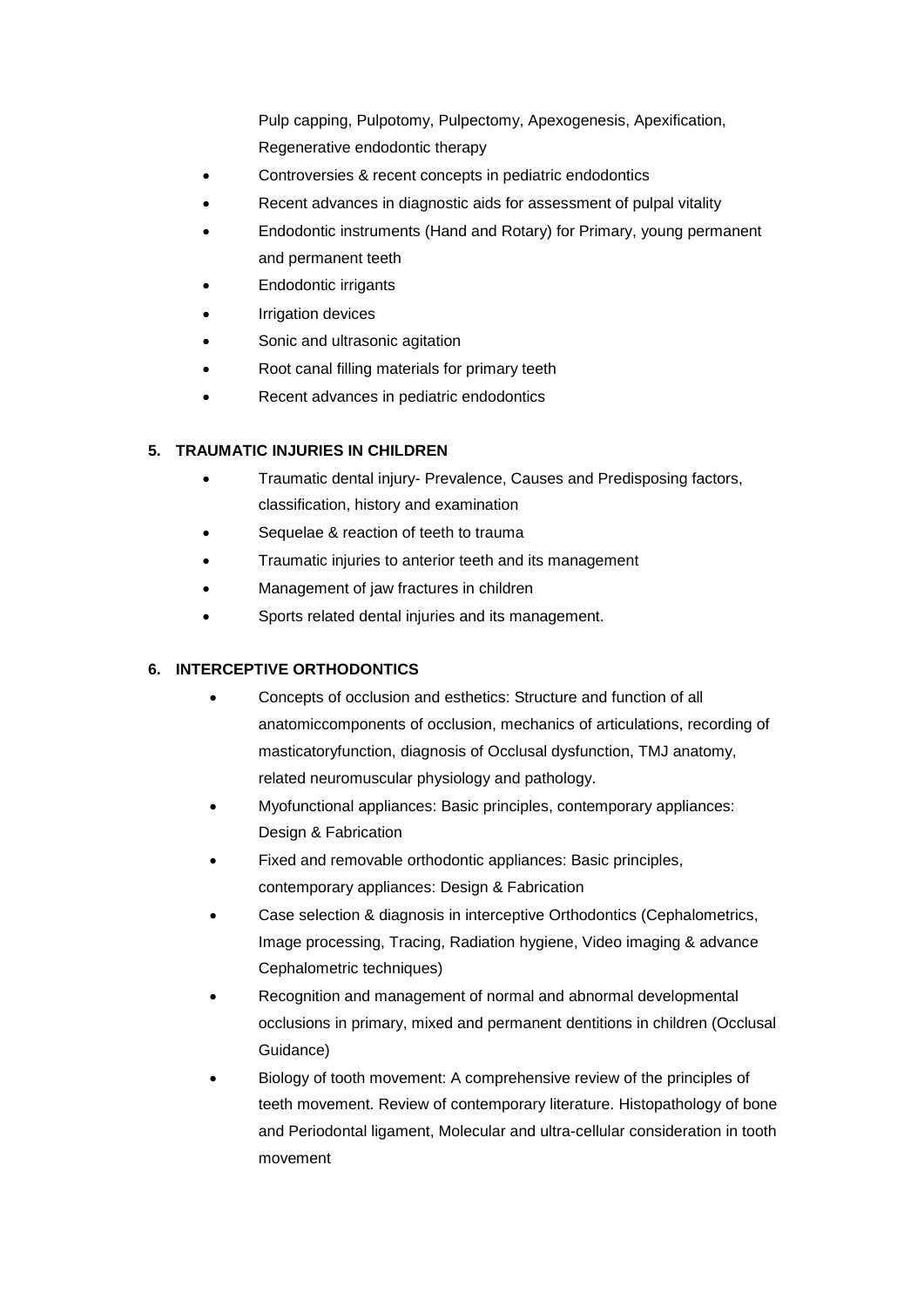- A comprehensive review of the local and systemic factors in the causation of malocclusion
- Space Management:
	- o Etiology, Diagnosis of space problems, Space analysis, Biomechanics
	- o Objectives, Classification, Requisites
	- o Indications and Contraindications
	- o Advantages and Disadvantages
	- o Space Maintainers and Space Regainers
	- o Planned extraction in interceptive orthodontics

### **7. ORAL HABITS IN CHILDREN**

- Definition, Etiology& Classification
- Clinical features of digit sucking, tongue thrusting, mouth breathing & various others oralhabits in children affecting oro-facial structure
- Management of oral habits in children

### **8. DENTAL CARE OF CHILDREN WITH SPECIAL NEEDS**

- Definition, Etiology, Classification, Clinical features and behavioural aspects of specially abled children(physically, mentally and medically handicapped child)
- Dental considerations of special children
- Management of infant/children with cleft lip and palate (feeding plate , naso-alveolar moulding, Speech rehabilitation)
- Oral manifestations of Systemic Conditions in Children & their Management
- Acquired immunodeficiency syndrome (AIDS)
- Management of children with genetic disorders

### **9. MINOR ORAL SURGICAL PROCEDURES IN CHILDREN**

- Exodontia
- Minor oral surgical procedures in children for-
- o Frenal abnormalities,
- o Odontogenic infections
- o Cystic lesions in children
- o Odontogenic and non-odontogenic tumors
- o Abnormalities of oral structures
- o Others infections in children

### **10. DENTAL RADIOLOGY AS RELATED TO PEDIATRIC DENTISTRY**

Oral examination, diagnosis and treatment planning- case history taking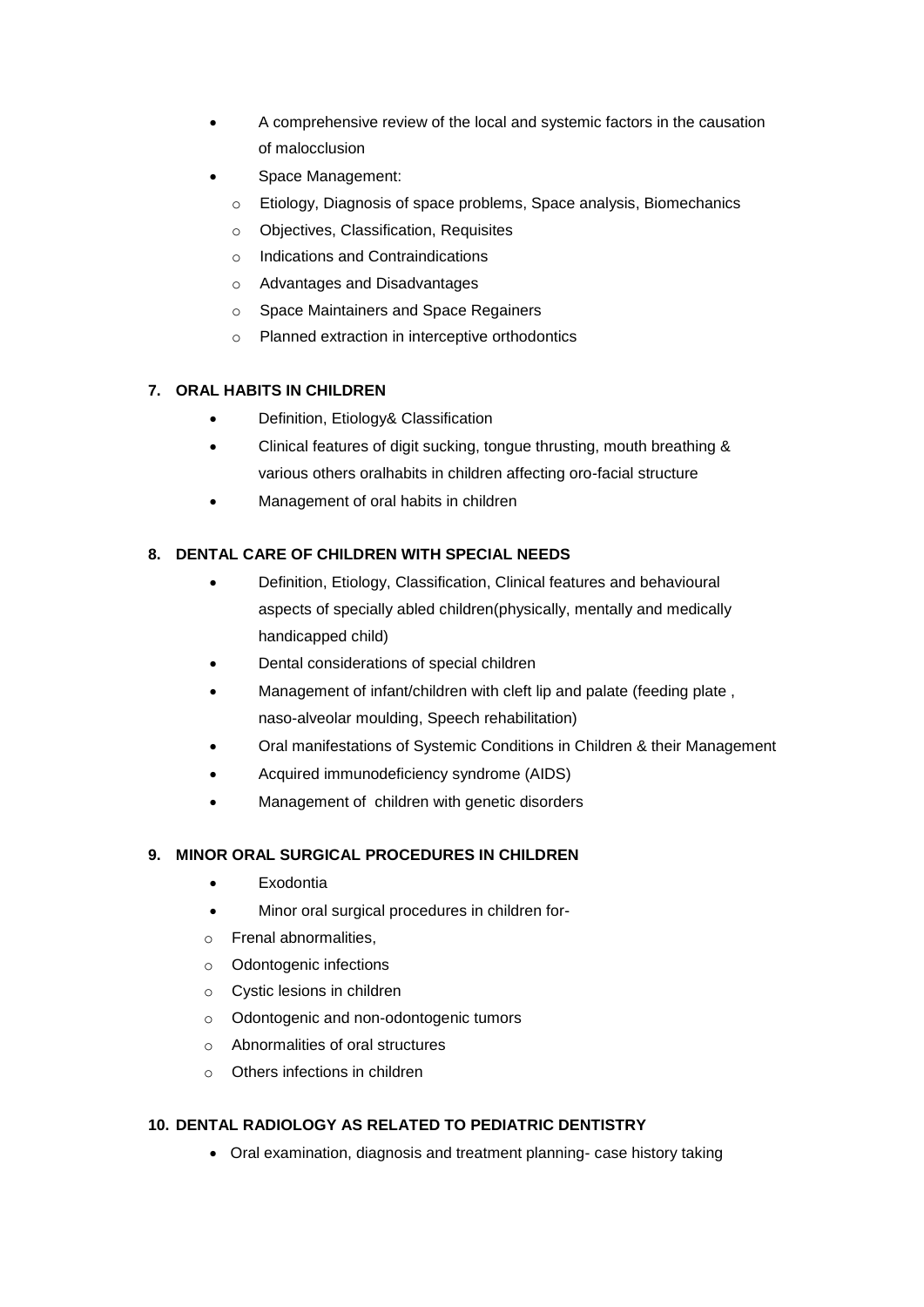- Principles of Radiographic Examination
- Conventional Intraoral Radiographic Techniques
- Digital Radiography
- Extraoral Radiography

#### **11. PEDIATRIC ORAL PATHOLOGICAL CONDITIONS IN CHILDREN**

Developmental Disturbances of Teeth and Surrounding Structures

### 12. **CONGENITAL ABNORMALITIES IN CHILDREN**

Definition, Classification, Clinical features and Management

### **13. MEDICAL EMERGENCIES IN CHILDREN**

- Vital Signs
- Basic Life Support
- Various medical emergencies and
- Management

### **14. PROSTHETIC MANAGEMENT IN PEDIATRIC DENTISTRY**

### **15. ADVANCES IN PEDIATRIC DENTISTRY**

### **16. DENTAL MATERIALS USED IN PEDIATRIC DENTISTRY**

### **17. SETTING UP OF PEDODONTIC & PREVENTIVE DENTISTRY CLINIC**

### **18. LASERS IN PEDIATRIC DENTISTRY**

#### **PAPER-II:**

# **PREVENTIVE AND COMMUNITY DENTISTRY AS APPLIED TO PEDIATRIC DENTISTRY**

### **1. CHILD PSYCHOLOGY**

- Introduction to paediatric dentistry
- Fear, anxiety, apprehension & its management
- Theories of child psychology
- Social and emotional development of child

### **2. BEHAVIOR MANAGEMENT**

- Definitions,Fundamentals of Behaviour Management
- Behaviour Patterns of the Child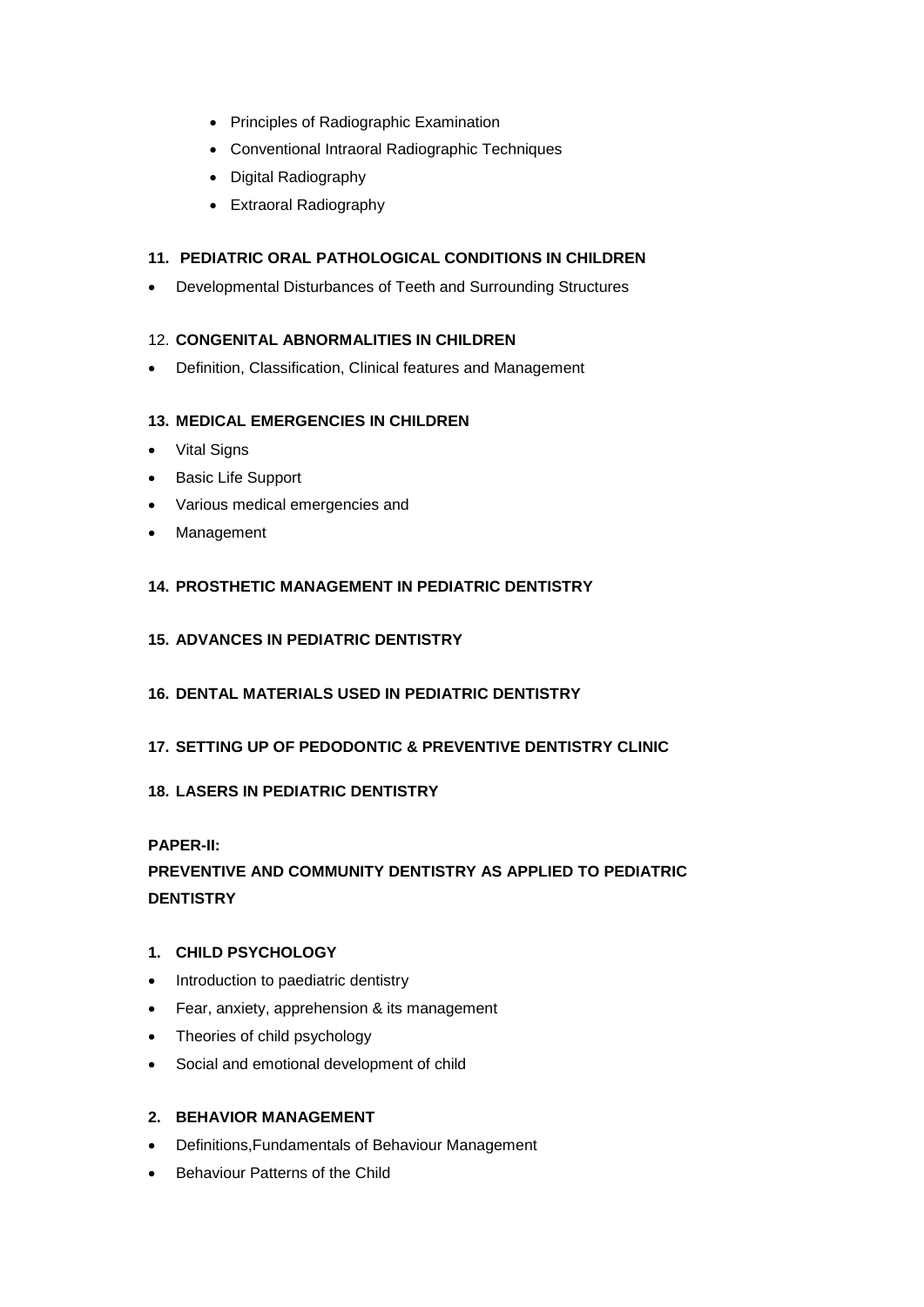- Behaviour Modification/ Guidance Techniques-
- Non- pharmacological and pharmacological behaviour management methods

#### **3. CHILD ABUSE & DENTAL NEGLECT**

#### **4. PREVENTIVE PEDODONTICS**

- Chair side preventive measures for dental diseases
- Epidemiology of dental caries in India
- Saliva and oral health
- Pit and fissure sealants
- Non-restorative management of dental caries- Silver diamine fluoride
- Caries Vaccine
- Oral hygiene measures
- Dental Health education
- Diet and Dental Caries
- Diet Counselling
- **5. CARIOLOGY**
- Historical background
- Dental Caries- Definition, etiology and classification
- Caries pattern in primary, young permanent and permanent teeth
- Pathogenesis of dental caries
- Caries risk assessment
- Caries activity tests
- Sugar studies
- Diagnosis of dental caries
- Early childhood caries-Definition, Etiology, Pathogenesis, Clinical features, Complications and its management
- Rampant caries
- Role of diet and nutrition in Dental Caries
- Dietary modifications & Diet counselling
- Subjective & objective methods of Caries detection with emphasis on Caries prediction, Caries susceptibility & their clinical Applications

### **6. DENTAL HEALTH EDUCATION & SCHOOL DENTAL HEALTH PROGRAMMES**

- Dental health concepts
- **Effects of civilization and environment**
- Dental Health delivery system
- Public Health measures related to children along with principles of Pediatric and Preventive Dentistry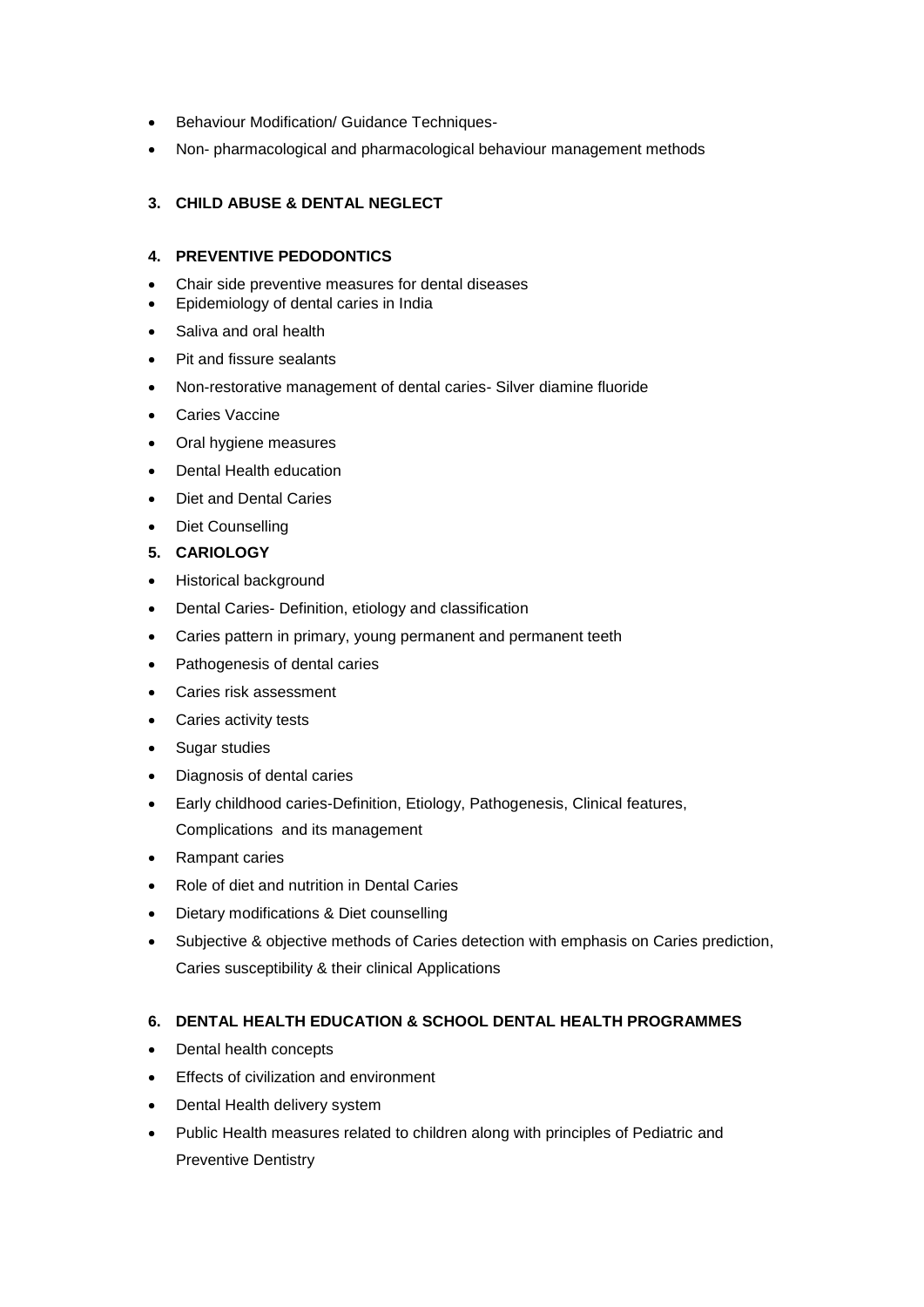### **7. EPIDEMIOLOGY**

- Concepts
- Methods of recording & evaluation of various oral diseases
- Various national & global trends of epidemiology of oral diseases

### **8. FLUORIDE IN DENTISTRY**

Historical background of fluoride Availability and Physiology and mechanism of fluoride Systemic fluorides Topical fluorides Forms of fluoride Fluoride toxicityand Management Fluoride analytical methods **Defluoridation** 

### **9. VACCINATION SCHEDULE**

- **10. PROBIOTICS**
- **11. INFECTION CONTROL IN PEDIATRIC DENTISTRY**
- **12. MEDICO-LEGAL CONSIDERATIONS**
- **13. COUNSELLING IN PEDIATRIC DENTISTRY**

# **14. PRINCIPLES OF BIO-STATISTICS & RESEARCH METHODOLOGY & UNDERSTANDING OF COMPUTERS ANDPHOTOGRAPHY**

### **PAPER-III: ESSAYS (DESCRIPTIVE AND ANALYZING TYPE QUESTIONS)**

The topics assigned to the different papers are generally evaluated under those sections. However, a strict division of the subject may not be possible and some overlapping of topics is inevitable. Students should be prepared to answer overlapping topics Any topic from Paper I and paper II can be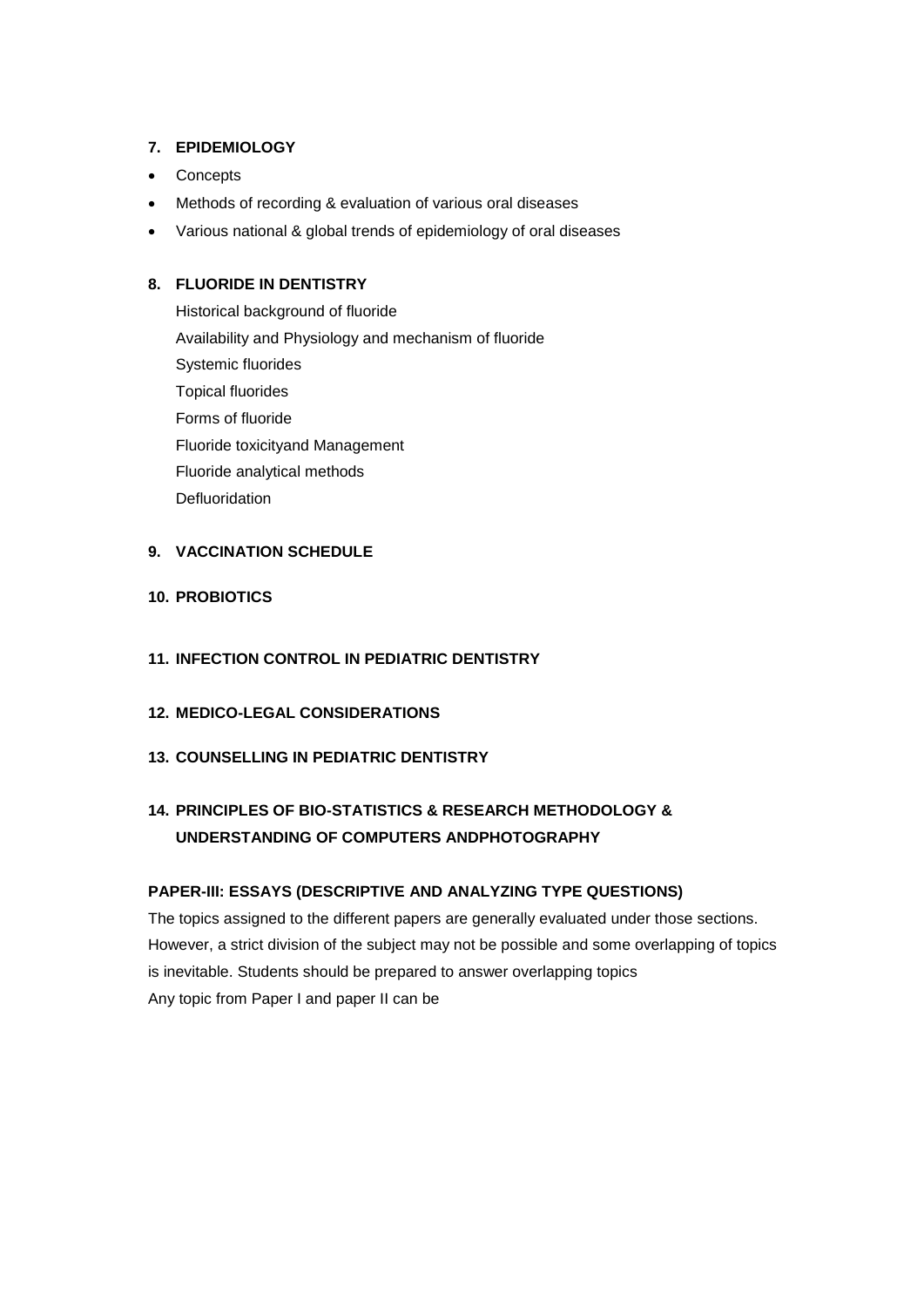# **MUHS EXAM**

### **SCHEME 1 OF EXAMINATION**

### **MDS Part II**

**75 marks** 

| Paper I / Paper II | <b>Total marks 75</b> |
|--------------------|-----------------------|
| Questions          | <b>Marks</b>          |
| Long answer        | 40 marks              |
| Question 1         | 20 marks              |
| Question 2         | 20 marks              |

| <b>Short answer</b> | 35 marks |
|---------------------|----------|
| Question 1          | 7 marks  |
| Question 2          | 7 marks  |
| Question 3          | 7 marks  |
| Question 4          | 7 marks  |
| Question 5          | 7 marks  |

| <b>PAPER III</b> |  |
|------------------|--|
| <b>ESSAY</b>     |  |

Question 1 OR Question 2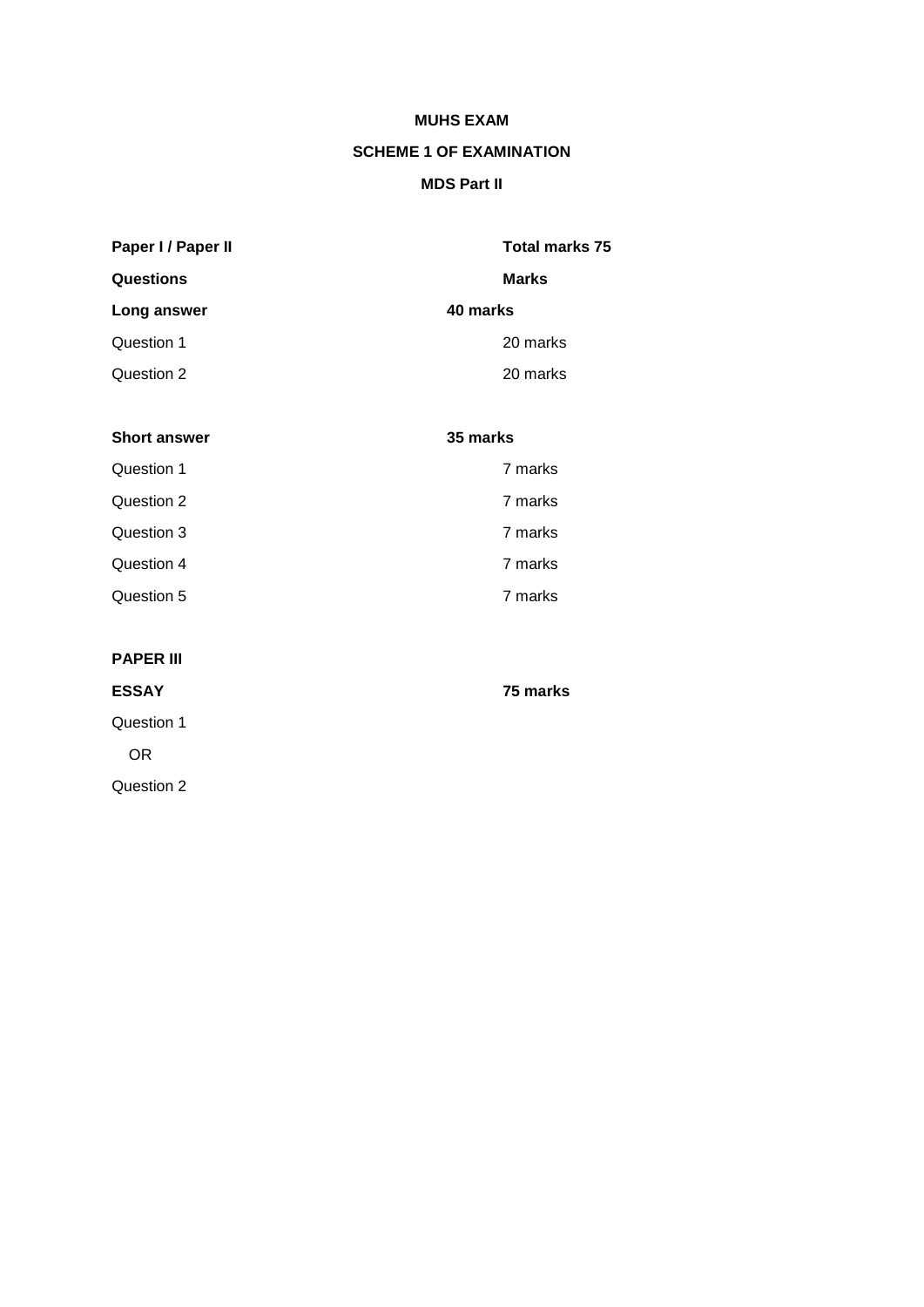# **MUHS EXAM SCHEME 2 OF EXAMINATION MDS Part II**

| <b>Total marks 100</b> |
|------------------------|
| <b>Marks</b>           |
| 50 marks               |
| 25 marks               |
| 25 marks               |
|                        |

| <b>Short answer</b> | 50 marks |
|---------------------|----------|
| Question 1          | 10 marks |
| Question 2          | 10 marks |
| Question 3          | 10 marks |
| Question 4          | 10 marks |
| Question 5          | 10 marks |

### **PAPER III**

| <b>ESSAY</b>            | 100 marks |
|-------------------------|-----------|
| Attempt any 2 questions |           |
| Question 1              | 50 marks  |
| Question 2              | 50 marks  |
| Question 3              |           |